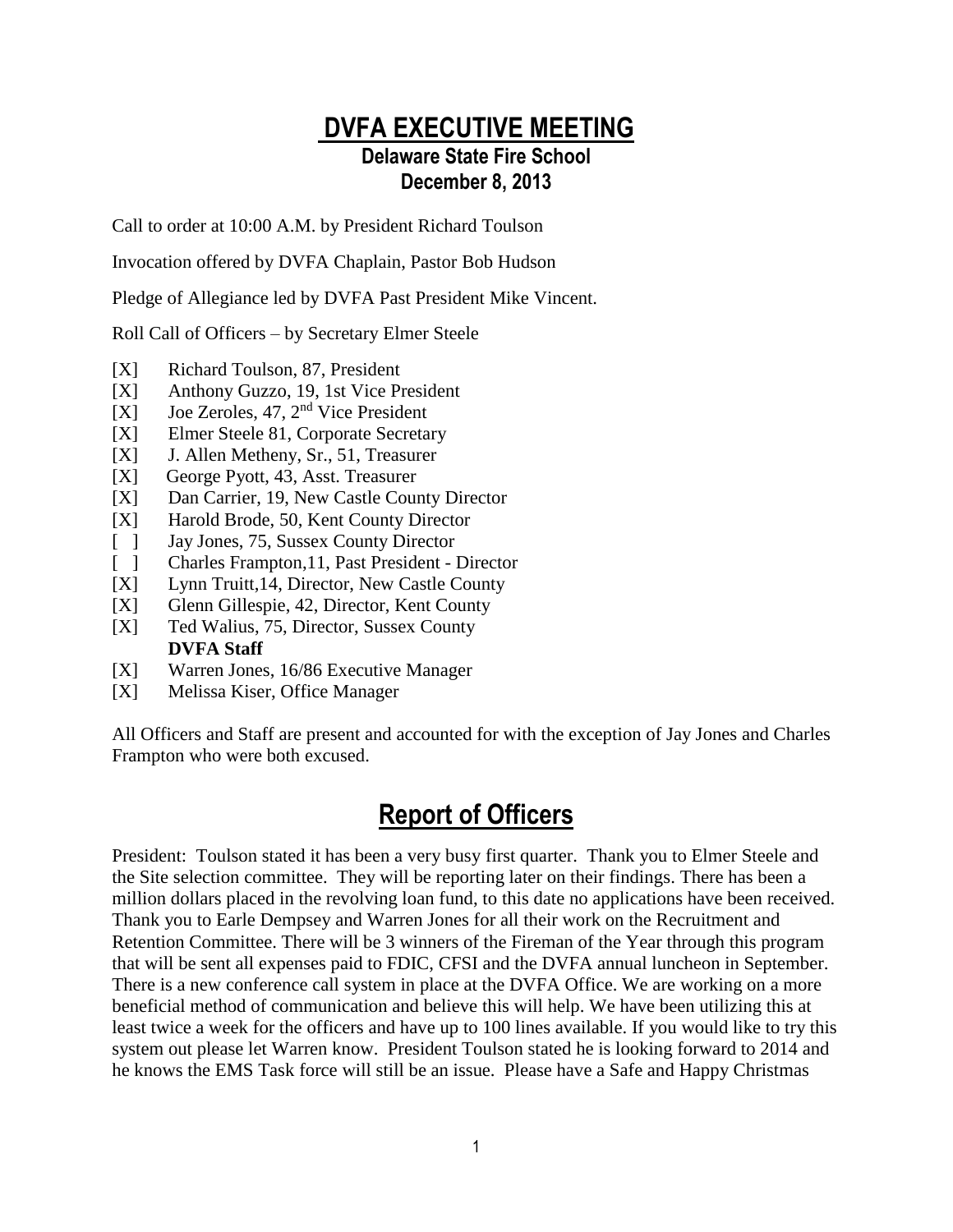First Vice President: Guzzo Stated his report was turned into the office in electronic form. Please have a Merry Christmas and a Happy New Year.

Second Vice President: Zeroles reported his report has been submitted in electronic form. He wished everyone a Merry Christmas and a Happy New Year

Secretary: Steele stated his report is in printed form and wanted to wish everyone a Happy Holidays.

Treasurer: Metheny- Fellow Officers, Delegates, Alternates, Members and Guests. It gives me great pleasure to present the attached Treasurers Report for the period September 7, 2013 through December 5, 2013. This report includes both the DVFA Operations and Conference accounts. Since our last meeting, \$200,000 was moved from a money market account to an investment account with Crawford Financial Services in Smyrna.

All of you should have received your pension training and Estimated Bill by now. Remember a copy of your Final Bill and a check is due to me by February 15, 2014 or face a \$100.00 per day penalty if it is late. No other paperwork comes to me.

If anyone has any questions, please see me. On behalf of Barbara and myself, have a Merry Christmas and a Happy and Safe New Year.

Assistant Treasurer: George Pyott – No Report

#### *Motion needed to Accept Officers reports and spread them upon the minuets by Steve Maichle and Seconded by Richard Perillo. Motion unanimously carried*

Warren Jones Executive Manager's Report December

**Revolving Loan Fund:** Over \$1 million available, 2% interest, General Assembly

**Recruitment and Retention Program**: We are already generating leads and sending those leads to your company. We need information back from you on the disposition of those leads. Therefore, we need to know your membership chairman or recruiter so we can forward a form to them for follow up.

**Firefighter of the Year:** Follow up and encourage members to apply for this.

**Delaware Volunteer Firefighter Day:** April 8, 2014 at Legislative hall. Open houses April 13, 2014.

**Affordable Care Act:** There have been a lot of emails this week about the affordable care act and how it may affect the fire service: We starting telling you about this subject last spring. We had a seminar by our attorney at the Conference. Our federal partners, the CFSI, the NVFC and Senator Coons are working on the issue as well as a number of other United State Congressmen and Senators. The main issue now is how the IRS classifies Volunteer Firefighters and how that classification will affect us with this act. We are all waiting for an answer from the IRS. Some of the DVFA Officers will be in Washington this Tuesday, so we will follow up to see where things stand. We do not have any answers but a lot of pressure from all parts is being applied. I can't over emphasize that our federal partners are working on this for us. This goes to bring home how things that occur in Washington can seriously affect us.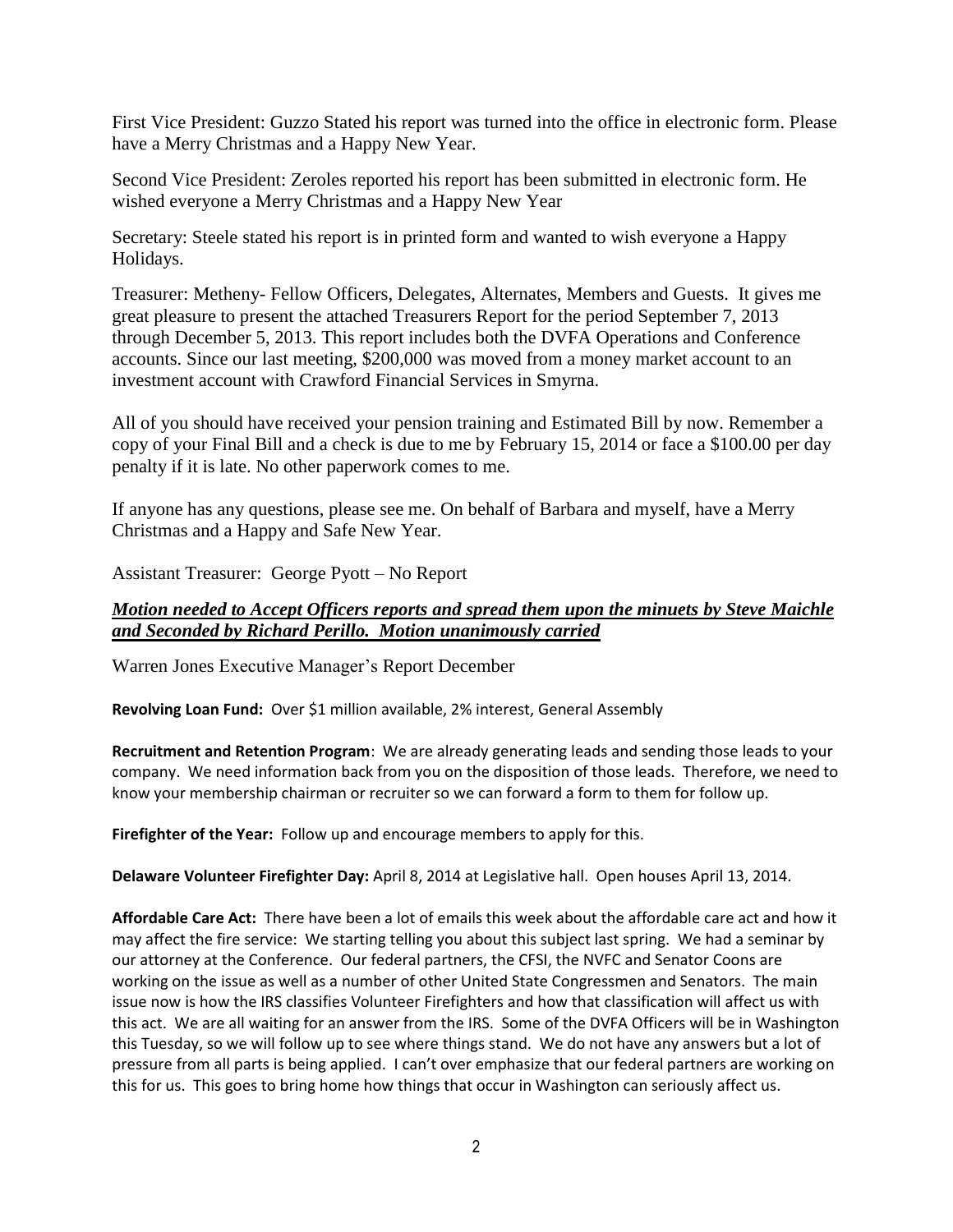Remember the CFSI, and the NVFC is working for us as well as Senator Coons, so keep that in mind when we ask you to buy a ticket for the CFSI dinner every year.

**AFG Radio Grant:** As most of you know we have been working on an AFG Grant to replace all the out of date 800 radios belonging to the Volunteer Fire Companies. When we tried to submit the grant we were turned down by FEMA as not meeting the grant criteria because we were an association. I am going to ask the DVFA to pursue having the criteria changed and if we do get it changed we will submit it again next cycle. If not, we will have to have a fire company sponsor the grant. We have two people from Delaware who sit on that AFG Criteria Committee.

To all of you and your family Merry Christmas and Happy and Prosperous New Year!

Recruitment and Retention Coordinator: The Delaware Volunteer Firefighters Association has created the Firefighter of the Year Program as part of our Retention Program. The Program is funded through the SAFER Grant that the DVFA was successful in obtaining. This is a four year program. Three Firefighters, one from each county, will be selected each year of the grant starting in 2014. Applications must be received in the DVFA Office by December 31, 2013 for this year, December 1, 2014 for the second year, and December 1, 2015 for the third year and December 1, 2016 for the fourth year.

**Qualifications:** Applicants must be at least 18 years of age. They must be an active Volunteer Firefighter belonging to a Delaware Volunteer Fire Company who is a member of the DVFA. They must have completed minimum training requirements of Basic Firefighting Skills, Structural Firefighting, Hazardous Materials Response Skills, and Vehicle Rescue. Applicant must have completed the State of Delaware Criminal History Affidavit and background check with their fire company.

**Requirements**: Applicant must be available to attend the annual FDIC Training, the Annual CFSI Dinner and the Annual DVFA Luncheon. In addition, applicants must serve and participate for one year on the DVFA Recruitment and Retention Committee and help recruit new firefighters as part of the committee efforts.

**Recommendations:** Applicants must submit three letters of recommendation from members of the fire service. One of those letters must be from the fire chief of their volunteer fire company. The other two can be chosen by the applicant

Many have seen and heard the new recruitment advertisements, there have been 6 weeks of segments played before prime time movies at the theater. There is also an advertisement on you tube to help. We have had approximately 12 inquiries through these methods. There will be another campaign during the months of January through April. There will also be ads on 20 billboards in the entire state in Delaware. Set at 5 at a time for a duration of4 weeks. April will be a busy month. First off is National Firefighter week. The Governor has also agreed to make April 8<sup>th</sup> Firefighter appreciation day. More Information will be available soon. Also we are asking that on Sunday April 13 all fire houses in the state open their doors for a public open house. We will also need a recruitment retention contact from each fire company. Once we receive the inquiry of possible recruits we forward them to the Fire Company. We will need to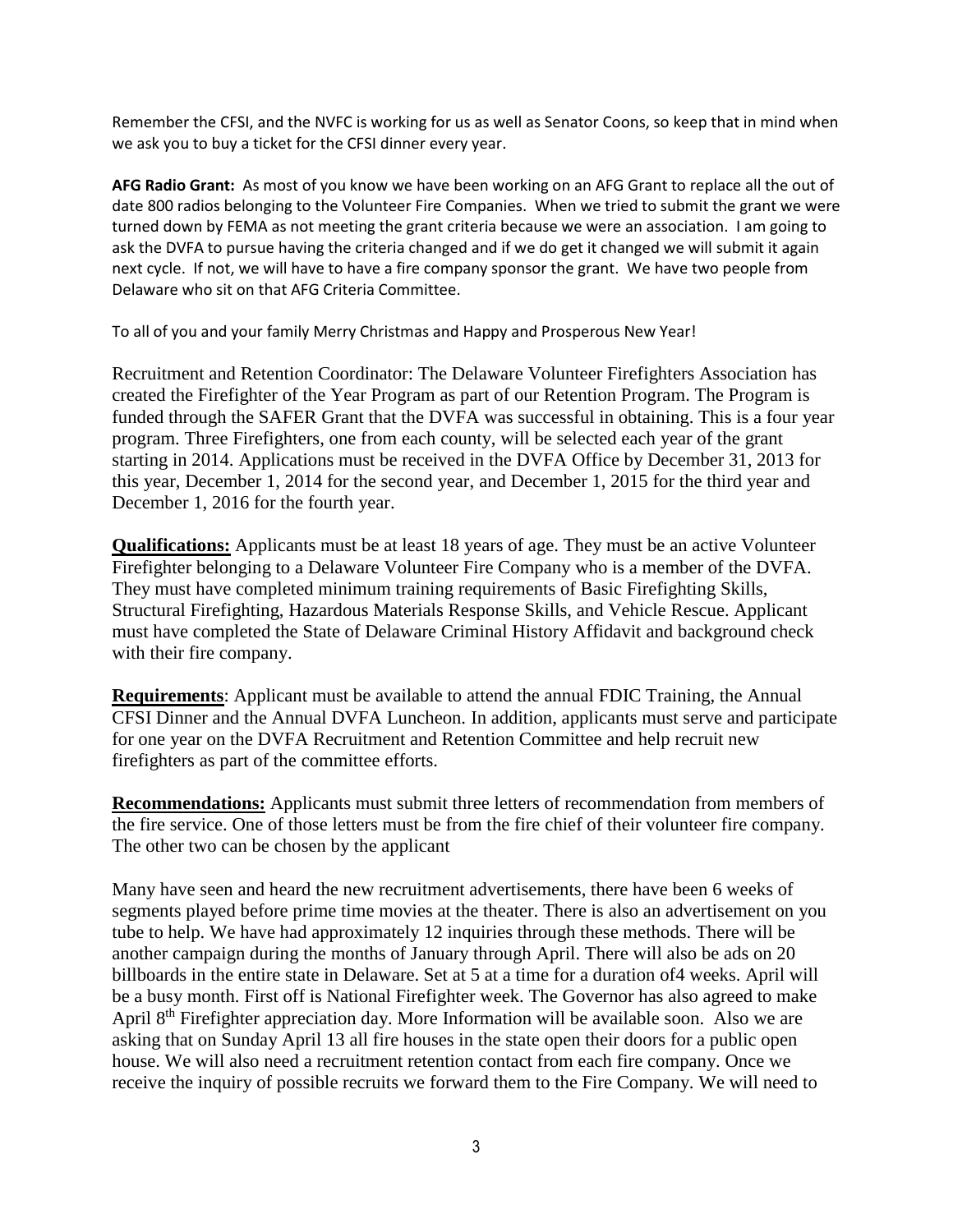start following up on those to find out if they joined, left etc. as part of the grant requirement. We are currently in need of 1 young male and 1 young female to help with shooting the new ads.

# **Committee Reports**

1. State Fire Prevention Commission – Vice Chairman Robinson reported that Chairman Roberts could not be here today and he would be giving the report in his absence. There are 4 other commissioners present today, Sharp, Marvel, DiCristafaro and Boyer. Congratulations to Deputy Fire Marshal Schad and Galaska for attending the recertification with K-9 Sparks and being certified for another year. It was reported that K-9 Sparks performed exceptional compared to the other K-9s. This will probably be the last year of service for K-9 Sparks because she is approaching her seventh year. Great Job!

Dr. Matthews reported that several BLS Companies in each county have submitted letters of interest in participating on the Narcan Pilot Program. The training curriculum remains under review. The program will more than likely begin as early as a few weeks from now.

An influenza notice has been posted on the DEMERS website. It states that patients with influenza symptoms should be listed as influenza like illnesses for tracking purposes for providers as well as patients.

A new Policy was adopted in regard to the audit process, for any organization choosing to change their fiscal year date. The Commission made a motion to adopt the following policy: "If a fire service organization that is required to have an annual audit completed, changes its fiscal year period, then, the next audit completed shall include any months not previously audited as a result of the fiscal year change along with the new fiscal year audit.

This could result in an annual audit being as long as 23 months or as short as 13 months, depending on the timing of the change. In any event, all months should be audited.

Vince Jacono and John Allen of Delmarva Power attended the Commission meeting for the purpose of donating smoke alarms to the office of State Fire Marshal on behalf of their company. This is in connection with the Delmarva Power Emergency Services Partnership Program. These smoke alarms are for distribution to those who need them most. For the last thirteen years, Delmarva Power has partnered with emergency services in Delaware and donated over \$70,000 in smoke alarms. The Fire Prevention Commission is grateful for these efforts and partnership.

The commission made a motion to accept the Houston Fire Company request to obtain and run an ambulance in their fire district.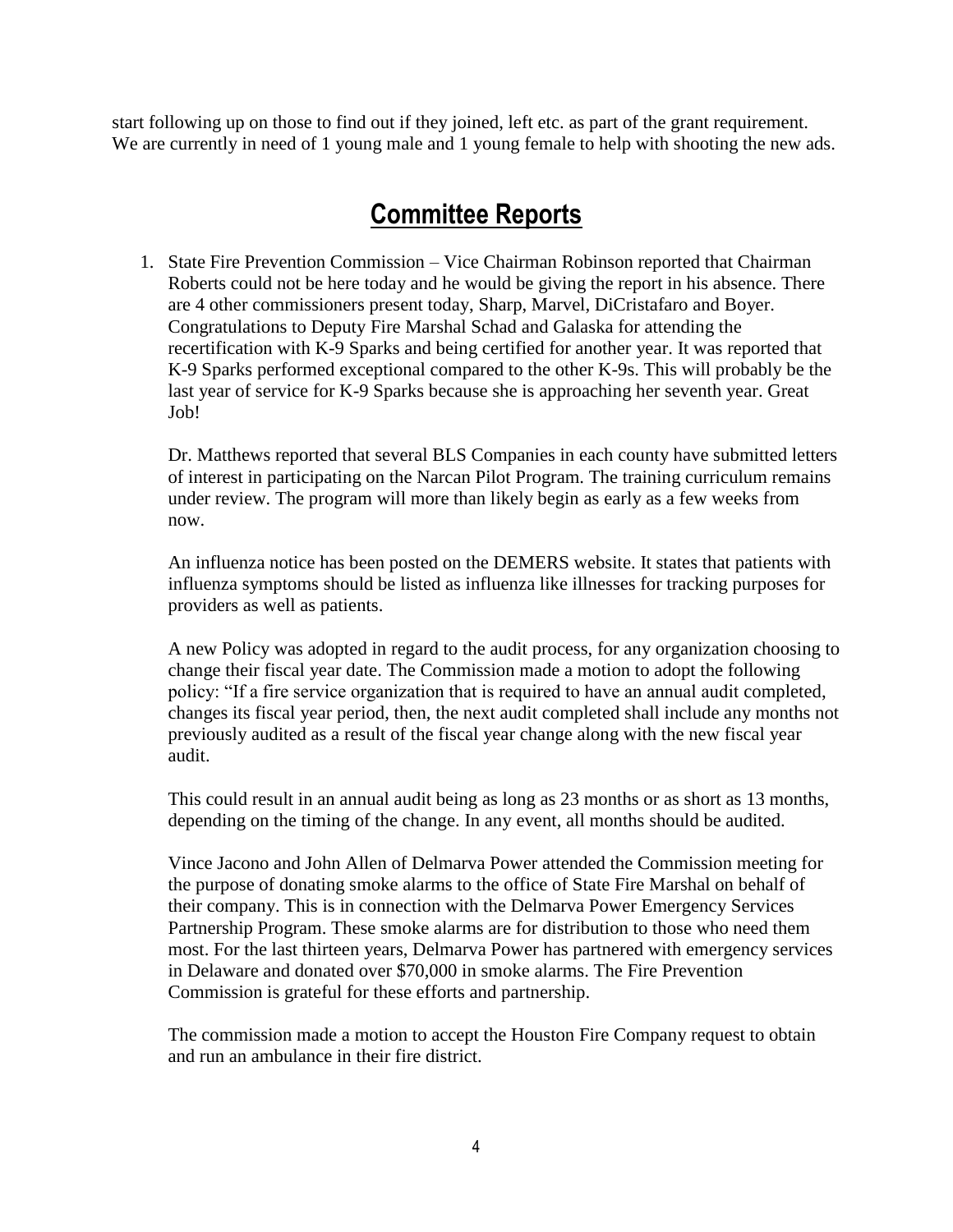Four Questions were posed to the Commission by Allen Post on behalf of the Delaware State Emergency Medical Services Association as follows;

A: BLS Ambulance Equipment- Why does it go through the Fire Prevention Commission rather than OEMS, especially since a Medical Director has to approve or remove items for the ambulance? Deputy Attorney General Kerber stated that the stature requires this.

B: Why, within the numerous Advisory Boards/ Committees (Fire School, SFPC, KCCB, etc.) is there not more of an EMS presence? For example, an active EMT vs. a firefighter or a driver. The Fire Prevention Commission does not appoint the members of the Advisory Boards. This is done by statute. With the exception of the one that is legislated and states that it has to be through private citizens from Delaware.

C: Concerning the SFPC- When dealing with EMS issues, whether disciplinary or otherwise, where do they draw their knowledge base for dealing with the related issues? The Commissions knowledge base comes from the staff of the Delaware State Fire School who advises the Commission on equipment, policies and procedures and protocols. Our knowledge also comes from out appointed BLS Medical Director who is currently DR. Pat Matthews. These are both excellent resources for us to draw upon for knowledge on EMS issues.

D: Since SFPC seats are appointed 3 fire/3 industry - and noting that the statue says, "three members, 1 from each county, shall be members of a paid or volunteer fire companies and shall be appointed by the Governor form a list of 3 names of members in good standing, submitted by the Volunteer Firefighters Association of the county in which the vacancy exists." Can a stand alone EMS Agency (Georgetown, Mid Sussex, and American Legion) that are mentioned specifically in the state law and regulations be appointed to a Commissioners seat or would they have to be appointed from the industry side? Deputy Attorney General Kerber stated that based on the way that the statute is written, if you are not from a fire company that it has to be from the industry side. Georgetown, Mid Sussex, and American Legion members can be nominated though the county organization. Your name could be submitted to serve on the Fire Prevention Commission.

The next Commission Meeting is scheduled for December 17, 2013 at 2:00 pm and a public hearing on Ambulance regulations at 7pm.

#### **2. Advisory to State Fire Marshal – Grover P. Ingle**

- Met with the members of the Advisory Board Committee this morning.
- $\bullet$  Fire Fatalities to date there have been thirteen (13) fire fatalities in the State only three (3) of those incidents had working smoke alarms.
- Sprinkler Saves
- Received a donation from Delmarva Power of 750 ten year life smoke detectors. We will be working with Wake Up Delaware Committee to supplement some smoke detectors where needed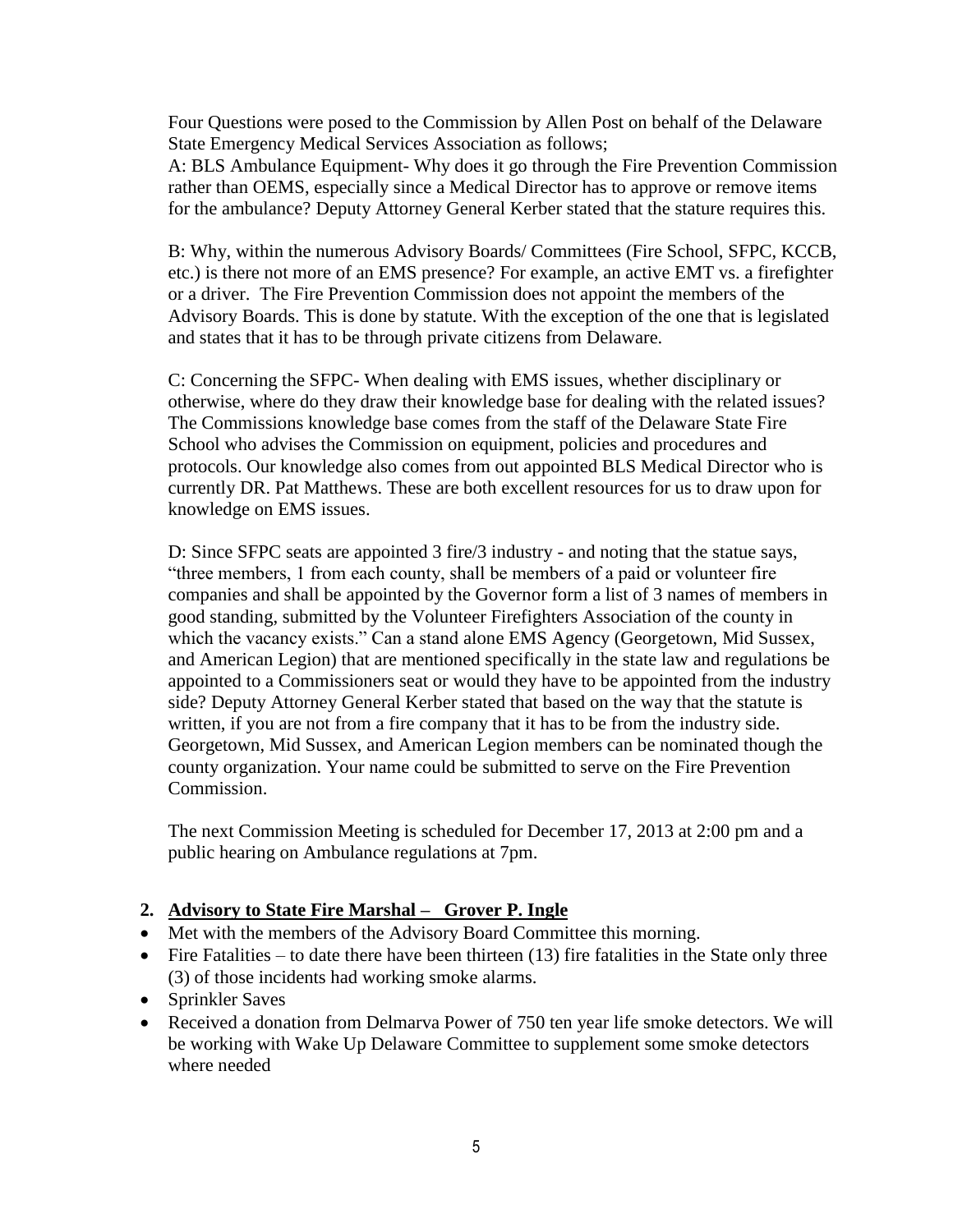- Brian Ferguson has been hired for the Juvenile Fire Setters Coordinators position. He began his employment with the Office on the State Fire Marshal on November 4, 2013.
- Fire Protection Specialist 1- Sussex County vacancy update
- Chief Deputy Fire Marshal Randy Lee is retiring after thirty years of service on December 31, 2013.
- Fire Protection Specialist II- Robert Borkowski has submitted a letter for retirement effective February 28, 2014. Bob has served for over ten years with the office.
- Sussex Addition Update- The project was completed at the end of September and we are now occupying the existing Fire Marshal's Office as well as the Old Fire School Building.
- FY2015 Budget- November 8, 2013 was our public budget hearing, sometime in February 2014 will be the Joint Finance Committee budget Hearing our request was to maintain our current operational funding level. Provide additional funding for replacement vehicles (fleet) and funding to replace the gas chromatograph and mass spectrometer located in the Office of the Chief Medical Examiner used for testing fire debris as the equipment is nearing the end of its life cycle.
- On behalf of the staff of the Office of the State Fire Marshal I wish everyone a Happy and Fire Safe Holiday Season.
- Thank you for your support over the past year and look forward to continuing to work together as we start a new calendar year. .

## **3. Advisory to DSFS – Robert P. Newnam**

- This is the year end Program report for 2013
- Student attendance is normal in core curriculum areas
- EMS Program numbers are above normal
- Industrial Program numbers continue to show a small increase
- Student totals (in state only)
- FY 15 General Fund Budget request has been submitted. Upgrade phone system in Dover- Recommendation of DTI 25K
- FY 14 Capital Funds Request- Planning funds for expansion of New Castle Division 75k. Classroom wall replacements for rooms 1-4-75k. Hydraulic Rescue Tools Replacement 3 Companies/ DSFS 30K
- Rescue Tower Pad contract for erection has been awarded.
- Officer Seminar- All elected and appointed officers January 11, 2014- Review of DSFS procedures and new programs, presentation
- Ladies Aux. Seminar April  $27<sup>th</sup>$ .
- Ambulance Permit Applications due by December  $31<sup>st</sup>$
- 2014 Jan June Schedule and Course catalog has been posted and sent
- $\bullet$  50<sup>th</sup> Update. April 27- Ryan 40 year dinner-Slide Presentation and Interviews
- $\bullet$  June 28<sup>th</sup> Instructor/ Employee past and present picnic
- November  $8<sup>th</sup>$  DSFS Open house Time to be announced
- Merry Christmas and Happy Holidays from the Staff at the Fire School.

## **4. Advisory to DEMA –Glen Gillespie**

• Reported DEMA Director Turner and his Family are overwhelmed with the cards and support they have received. Merry Christmas and Happy Holidays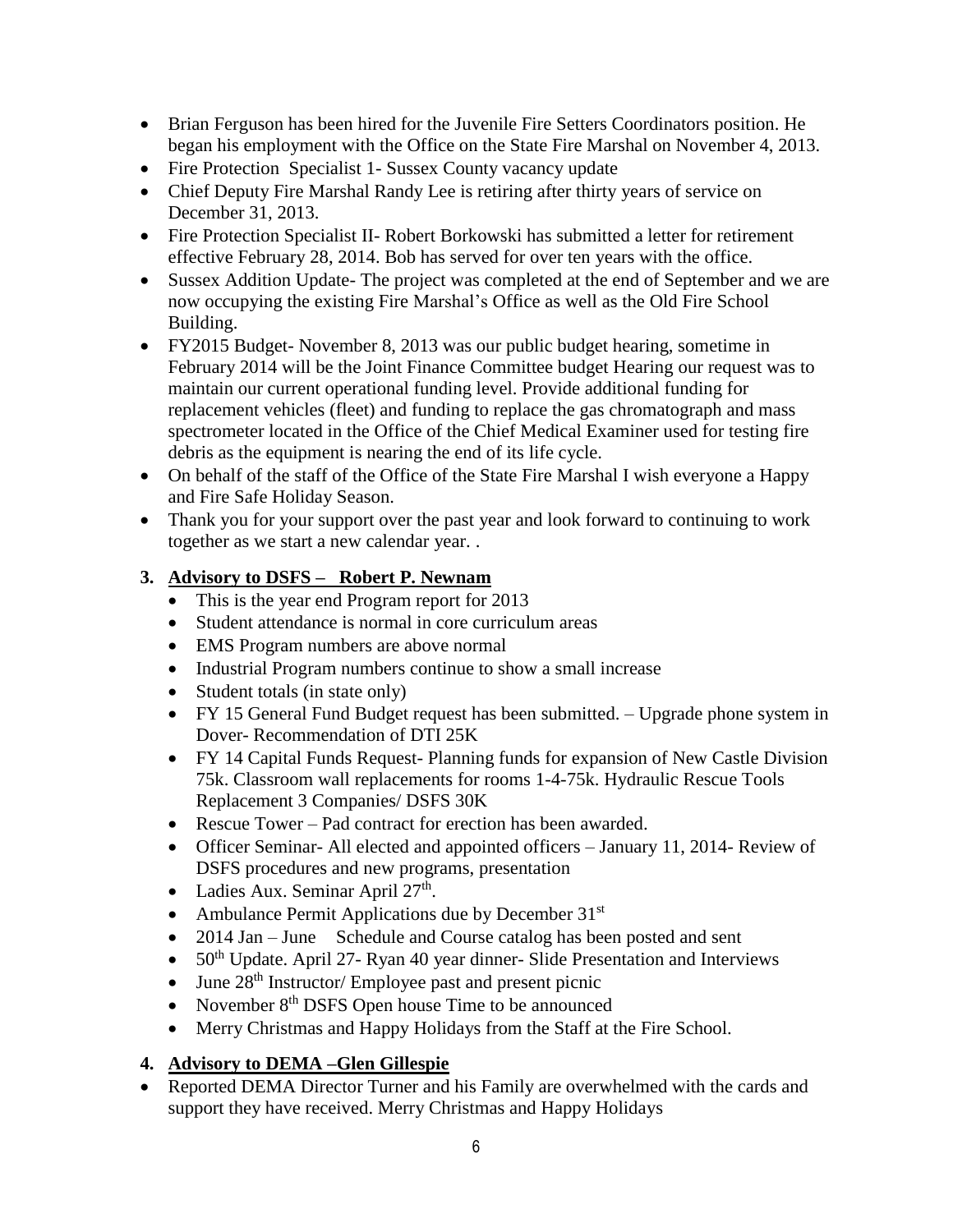#### **5. DVFA Conference– John Stevenson**

• Reported the next conference planning meeting will take place at Cheswold on January 20, 2014. The DVFA Conference will be held September 7-13, 2014 at Dover Downs.

## **6. Wake up Delaware – Paul Eichler**

- Reported he would not be at the DVFA meeting due to work schedule however Todd Reilly will be coordinating and leading the meeting Sunday.
- I have a supply of carbon monoxide alarms that are the remainders from the Fire School inventory. I thought these were smoke alarms, but checked again when Dover Fire Officials asked me about them. If you want any of these, please let me know, and I will get some to you.
- Our inventory of smoke alarms is depleted. Todd has been working on several ideas for funding the next round and hopefully he can provide some information on those efforts. If anyone else has any ideas for funding, please pass them along. I do not know the status of the grant application at this time. Hopefully someone will have an update on Sunday.
- We have gotten some good media coverage lately with the "Change your clocks, Change your Batteries" weekend. I did two radio station interviews, and the newspapers usually publish a version of the releases we put out. Congrats also to Chief McKim with Wilmington for the information his office put out. WFD has been very proactive with smoke alarm efforts this fall.
- I am trying to get some information on a fire that occurred in Harrington that was controlled by sprinklers to put a letter together publicizing the effectiveness of sprinklers. I think the next evens that we can tie into will be Burn Awareness Week and Arson Awareness
- 7. Health & Safety Mike Rush
	- Reported anyone needing to get any medical testing done, please don't put it off. He recently went to the Dr. and was referred to see a skin Dr. and last week he had a dermatological Basil cell carcinoma removed and had 50 stitches in his face. Please, please don't put off getting testing done.
- 8. Law & Legislative Ed Barlow
	- HB158 w/HA1 & HA2- Mitchell/ Pettyjohn Health insurance for children of line of duty death victims.
	- SB 31 W/ SA1 Ennis/ Carson Surf Fishing permits for Ladies Aux Members
	- SB 53 WSA1, SA1 TO SA1, SA2 & SA3 Ennis/ Carson/ Miro presumption regarding line of duty disability.
- 9. Life Safety Guy Hudson
	- Reported the Fire Prevention awards program will be January 5, 2014 in Hartly at 2:00 pm. We will need representatives from the following departments; Mill Creek, Five Points, Aetna, Elsmere, Goodwill, Dagsboro, Lewes, Greenwood,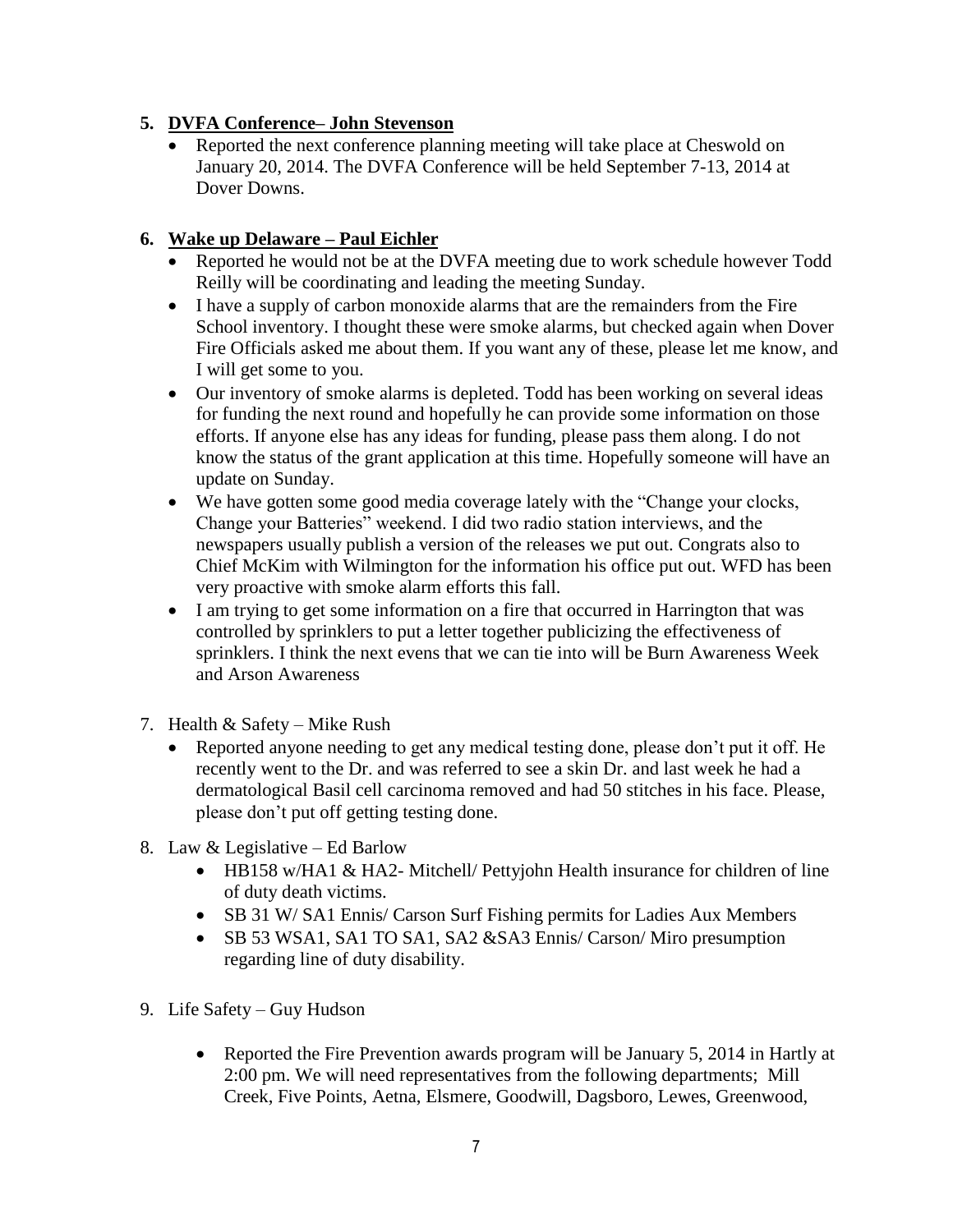Bridgeville, Rehoboth, Millville Bethany, Seaford, blades, Hartly, Felton, Frederica, Harrington, Carlisle, Citizens Hose, Clayton.

- Reported on smoke detectors with a mute button. Fire Marshal Ingle is looking into this. They are selling them in the big box stores.
- Also stated there will not be any reimbursements for smoke detectors or batteries for fire prevention.
- 10. Out of State Coordinators Steve Austin
	- Thanked those fire police who traveled to Perryville, MD for the MD Fire Police LODD
	- CVVFA Presidents Council Meeting Saturday, April 5<sup>th</sup> at Seaford VFD. All were invited
	- CFSI Dinner is May  $1<sup>st</sup>$
- 11. DVFA Foundation- Steve Austin
	- Dave Majewski has joined the DVFA Foundation Board representing New Castle County. The Foundation received a \$5000 grant from the Mid Del Foundation. The membership was asked to remember the Foundation in their year-end giving plans.
- 12. Scholarship George Kerr reported 11 members met this morning. Applications should be online by January  $1<sup>st</sup>$ . There has been a change this year regarding the Ladies Auxiliary Members section. You must provide, on letterhead, from the President or Secretary to document the events you have participated in other than meetings. Deadline for all applications must be post marked by March  $31<sup>st</sup>$ .
- 13. Site Selection Committee- Elmer Steele. Read the following report

On Thursday, September 12, 2013 during the men's meeting at the annual DVFA Conference held at Dover Downs, a Committee was appointed to locate a site for the future conference. Those appointed were Elmer Steele, Chairman, (Sussex County) John Stevenson, Danny Mitchell, Janice Marvel, George Lamborn, Dan Carrier, Pam Ingle, John McKenzie, Steve White, Dotty Dempsey.

After the appointment of this committee, there were several conversations with the DVFA Officers, to get their input and their time frame on getting something together that could be presented to the Association in a timely manner. The Statement was made that they would like to see a very aggressive committee, so that something could be presented at the November  $25<sup>th</sup>$  officers meeting and at the December  $8<sup>th</sup>$  Executive Committee Meeting. This seemed like a short time frame, but I agreed to pursue this request with the committee and do our best to meet his goal.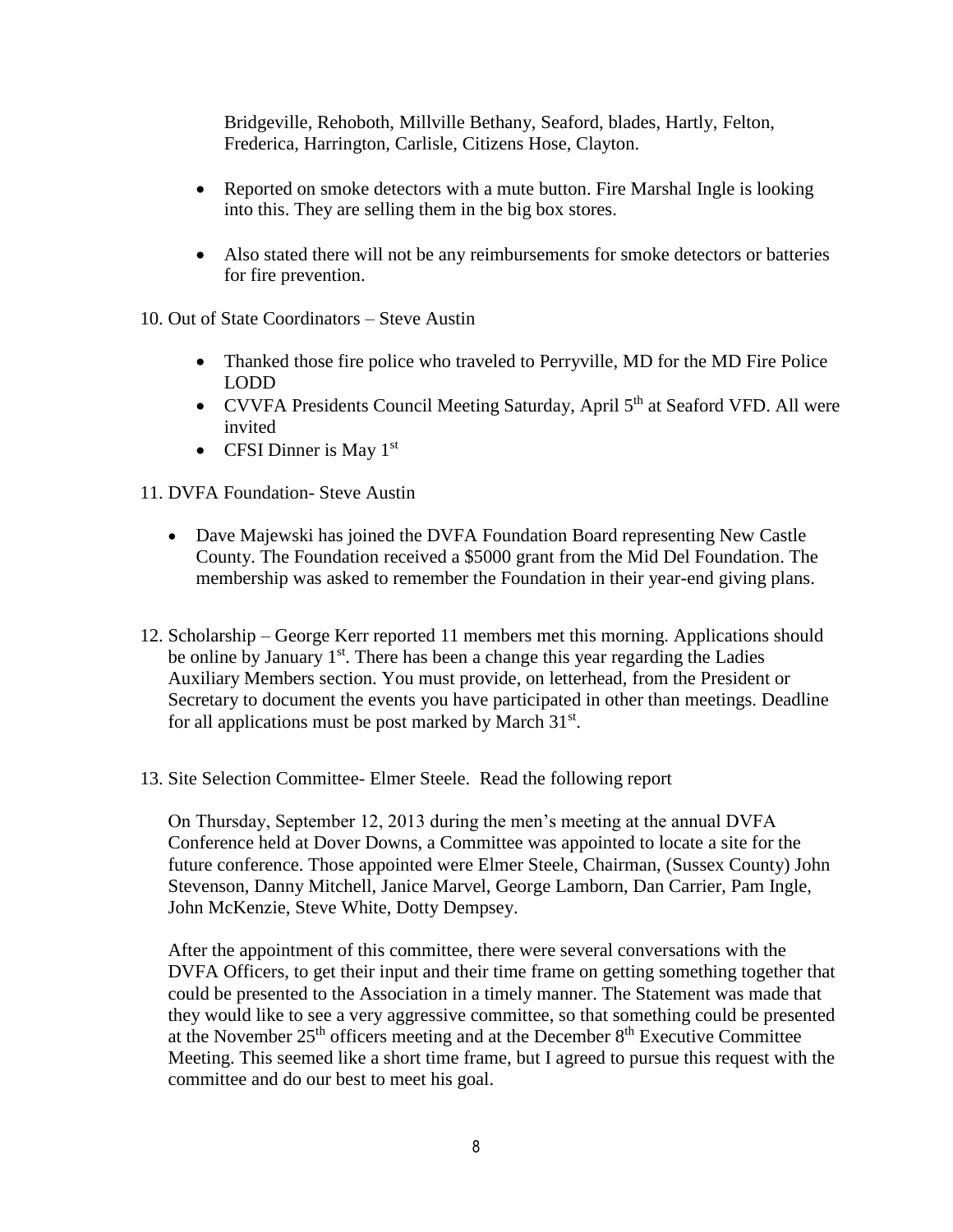I was able to obtain some info from the last bid process that took place three (3) years ago. After obtaining e-mail addresses and cell phone numbers from everyone on the committee, I started the process of getting a packet ready for mailing. After updating the info, it was emailed to committee members for their review and comments before we had our first meeting.

On September  $25<sup>th</sup>$  the committee held it's first "Official" meeting at Carlisle (Sta. 42) to discuss the info that had been sent out to each committee member by email and to get input and suggestions from the committee members. This was a very good meeting with 8 of the 10 committee members present. Having the up-dated info from the previous bid proposals was a big help. No need to re-invent the wheel when there was something there to start with. We only had to review and revise the info to better suit our currents needs. Everyone on the committee gave their comments, suggestions and recommendations. I incorporated their ideas into the proposals and send the revision back to everyone by email for their final review before making copies to be sent out to respective bidders. The list to send the RFB proposals to was also revised and up dated. There were a total of 17 addresses on the list. Those on the list were, Greater Wilmington Chamber & Visitor Center, The Chase Center on the Riverfront, University of Delaware Conference Services Center, Sheraton Suites, Double Tree Hotel, Wilmington, Crown Plaza Wilmington North, Kent County Convention & Visitors Center, Harrington Fire Company, Harrington Raceway and Casino, Dover Downs Hotel & Casino, Modern Maturity, Rehoboth/ Dewey Beach Chamber of Commerce, City of Rehoboth, University of Delaware Virden Center, Atlantic Sands Hotel, Hyatt Place Hotel at Dewey Beach, Rusty Rudder.

The plan was to print up the packets and send them out October1, with a return date of November 1<sup>st</sup>. This was an aggressive proposal based on the President's request.

The packets were actually sent out on September  $28<sup>th</sup>$ , which allowed a couple of extra days for the bidders.

- On October  $1<sup>st</sup>$ , I received an e-mail from Lisa Skelley from Dover Downs stating that she had received the RFB packet and would respond by November 1<sup>st</sup>.
- On October  $2<sup>nd</sup>$ , I received an email from Sara Garnett from the Greater Wilmington Convention and Visitors Bureau stating that she had received the RFB packet and would respond by November 1<sup>st</sup>.
- On October  $16<sup>th</sup>$ , I received an email from Alexis Milam from the University of Delaware Conference Services Center in Newark stating that after review of the RFB packet, they would not be able to submit a bid proposal due to the lack of space to accommodate our needs.
- On October  $23^{rd}$ , I received a bid proposal from Lisa Skelley from Dover Downs. I put it in a folder and held it to see if we would receive anything else.
- On October  $29<sup>th</sup>$ , I received an email from Carol Everhart from the Rehoboth/ Dewey Beach Chamber of Commerce stating that the only available date in September 2014 was the last weekend which is NASCAR race week. She suggested moving the conference to May or Early June.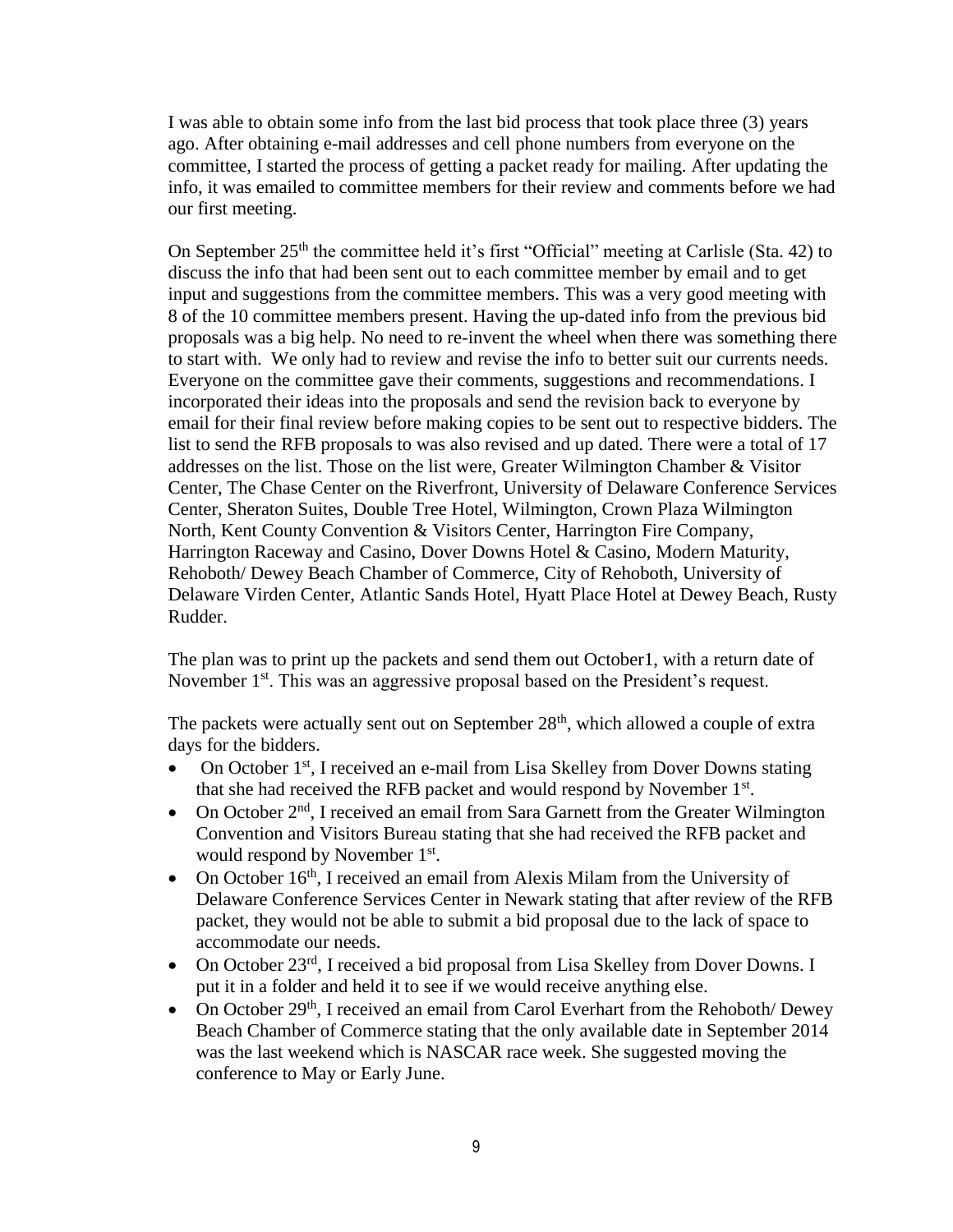• On November  $1<sup>st</sup>$ , I received by US Mail package and letter from Cindy Small from the Kent County & Greater Dover Convention and Visitors Bureau offering their help in the planning of our conference in Kent County.

All of the listed above was sent by email to everyone on the committee and a copy was also sent to President Toulson for his information.

The Committee was supposed to meet on Wednesday November  $6<sup>th</sup>$  at Seaford to review the returned bids and make plans for the bidders to make their individual presentations to the committee and to the Officers, but due to the lack of bids to review, it was decided to cancel the meeting and all other scheduled meetings and just put together a proposal with our recommendations to be presented to the Officers at their meeting on Monday November 25<sup>th</sup> at Seaford and make the same presentation on Sunday December 8 at the DVFA Executive meeting.

Before making our recommendation, I have a few comments from the committee.

First off, a special thank you to everyone on the committee and the DVFA Officers for their comments and suggestions. This started out as an aggressive committee, trying to get a lot of work done in a short period of time. Since we only received one bid proposal this sort of took the wind out of our sails. We were hoping for at least two or three bids, so that there would be some comparison and some competition, but that didn't happen.

Given the size of our conference and the length of time for the conference, most venues are not equipped to handle our needs. This may be something to look at in the future, if we want more venues to bid and have a better chance to move to a new venue every few years. If we continue as we are now, then we are very limited on finding a site that can accommodate out needs.

The only real comment from the committee members seemed to be the extra cost associated with a new venue. How does the DVFA plan to off-set the added expense?? This is something that needs to be addressed as soon as possible.

Our final comment will be giving you the dates that were listed in the proposal; Dates for 2014 per contract will be September 7 to September 13 with a rate of \$125.00 per room

Dates for 2015 per contract will be September 13 to September 19 with a rate of \$130.00 per room.

Dates for 2016 per contract will be September 11 to September 17 with a rate of \$135.00 per room. There will also be an 8% room tax and a \$6.00 resort fee for each room per day.

Under the Proper order of business;

It would be the recommendation of the site selection committee that we accept the bid proposal from Dover Downs Hotel and Casino for the three (3) year contract 2014,2015,2016 with the option to extend for an additional two (2) years.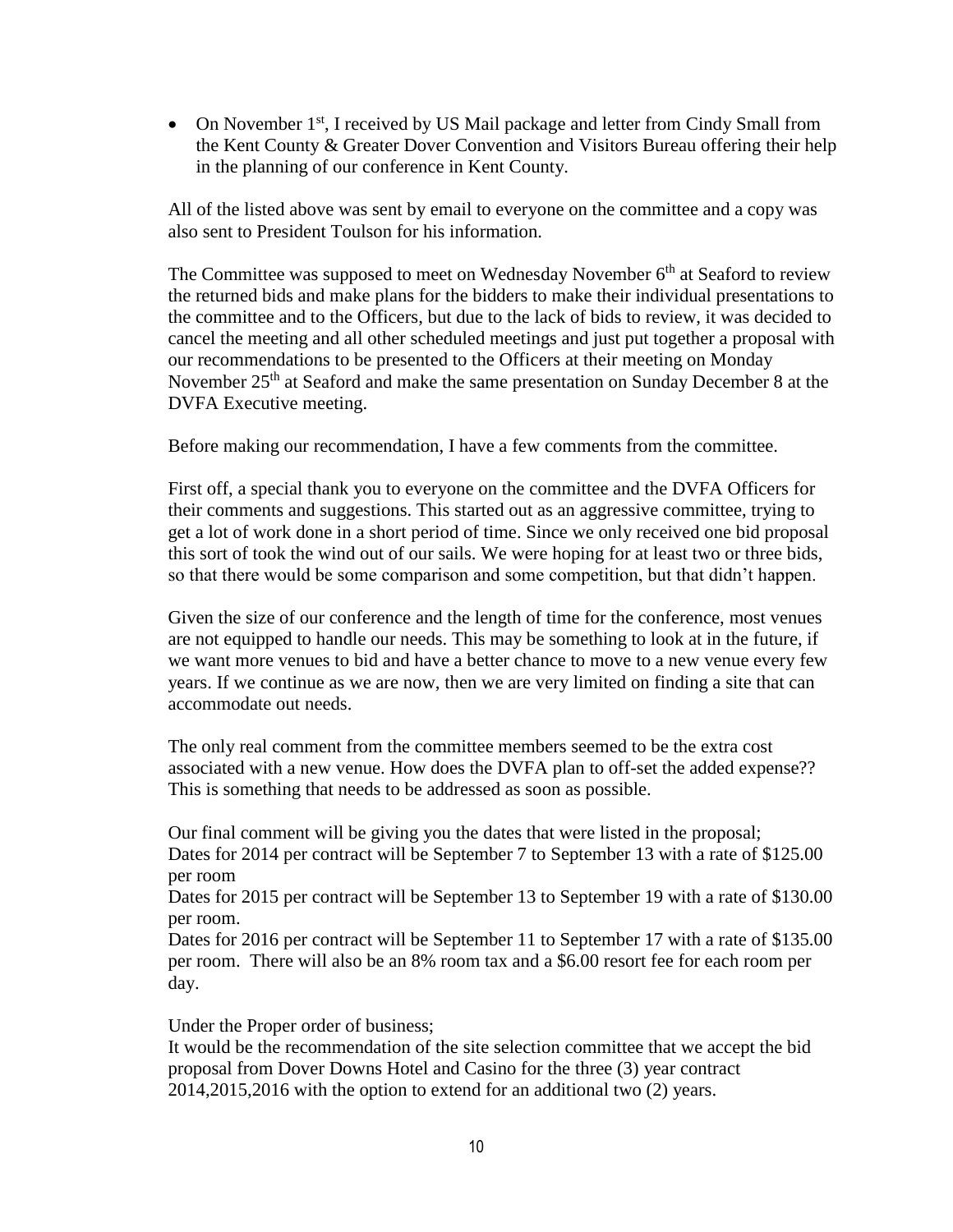If this is accepted by a favorable vote from the DVFA floor, we recommend that the Dover Downs bid proposal be turned over to the DVFA Conference Committee so that further negotiations can be made regarding the pricing of meals, various room assignments and whatever else is needed to make future conferences a success.

Mr. President; once everything listed above has transpired with a favorable vote of the membership, I would suggest that you disband the site selection committee, since their work to obtain a site for future conferences has been completed.

Respectfully submitted, on behalf of the committee, Elmer Steele, Chairman.

**Recognition of Past Presidents** – 1<sup>st</sup> Vice President Guzzo asked that all Past DVFA Presidents and President Emeritus stand and be recognized. There were 19 Past Presidents and 2 President Emeritus in attendance.

## **Affiliated Organizations/ Agency Representatives**

Ladies' Auxiliary-Saralee Stevens, President thanked the DVFA for the invite and introduced the numerous ladies present with her. She then wished everyone a Merry Christmas and Happy Holidays.

State Fire Chiefs: Joe Morris, President stated there is a Memorandum of Understanding between the Delaware Department of Natural Resources and Environmental Control and the State of Delaware Fire Service, which will be provided after this report. Kent Voted, Sussex Tabled and New Castle County needs to vote next week. The Chiefs Association also stated they have decided to participate in the audit process. Their meetings will be January 30<sup>th</sup> at Odessa, March 27<sup>th</sup> at Delmar, June 26<sup>th</sup> at Harrington and September 11<sup>th</sup> at Cheswold. We need to be proactive with the issues with Obama Care.

Volunteer Fire Companies are authorized by paragraph 6.2.5 of 7 DE Admin. Code 1113, Open Burning to conduct structural burns to provide for necessary firefighter training. Structural burns release toxic and criteria air contaminants which contribute to poor air quality. This Memorandum of Understanding (MOU) defines this authorized structural burning and the collaborative roles and responsibilities of DNREC and the State of Delaware Fire Service in the conduct of structural burns and other firefighter training that is destructive to a structure, to minimize the impact on air quality.

> 1. No structural burns shall take place prior to approval by DNREC. Once all the paperwork has been received and processed by DNREC, the fire company will receive from DNREC written approval to burn. Non-Burning training may begin prior to receiving approval to burn, but may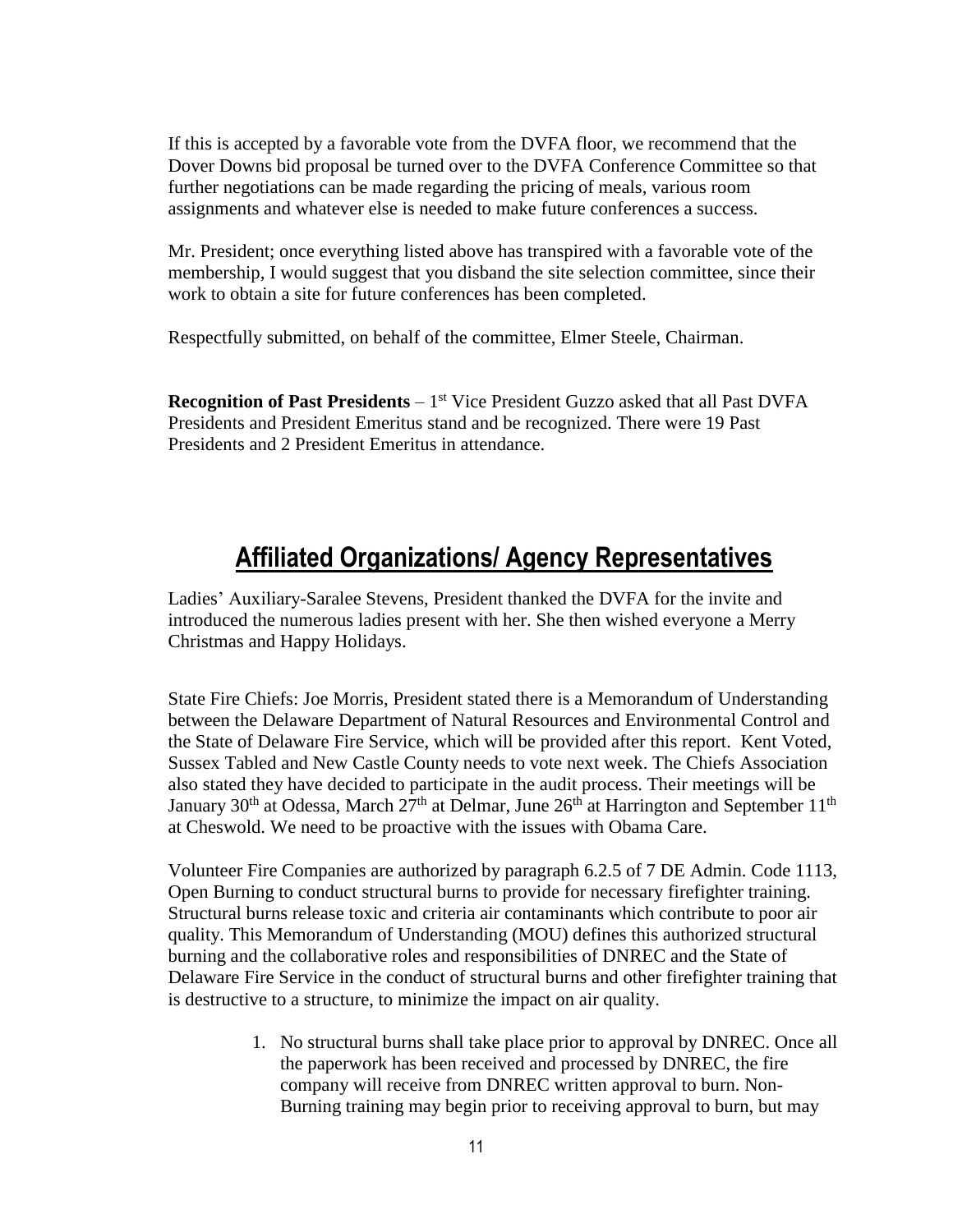only be non-destructive in nature until the asbestos paperwork has been processed and approved by DNREC, and the mandatory 10 business day waiting period for EPA has passed.

- 2. No structural burns may be conducted from June through August (i.e. the time of year when air quality in Delaware is typically at its worst). No structural burns may take place on any day that an Air Quality Code Red or Code Orange has been issued. The Air Quality Forecast is displayed on DNREC'S homepage, or you may call 1-800-872-7261. If a burn has already been approved for a day that is later designated Code Red of Code Orange, the rescheduling of that burn shall be coordinated with DNREC.
- 3. Two kinds of structures are authorized to be burned by paragraph 6.2.5 of 7 DE Admin Code 1113
	- a. High Value Structures- Any structures that allows interior firefighting evolutions
	- b. Low Value Structures- Any structure that is useful (i.e. affords hose handling, pump operations, ladder and ventilation drills etc.) but does not allow for interior firefighter evolutions. Pre-burned and collapsed structures fall into this category.
- 4. The Fire Company shall classify each structural burn as either high value or low value.
	- a. Each Delaware fire company may burn two high value and two low value structures each calendar year. Unused burn allotments are not transferable, nor do they accumulate from year to year. Support and participation from fire companies who are not applicant on the Application for Demolition via Firefighting Instruction do not count against the burn allotments for those fire companies. Sharing of training structures between fire companies is highly recommended.
	- b. In exceptional circumstances more than two high value structural burns may be conducted by a fire company if the burn is approved by DNREC. The fire company shall justify to DNREC in a letter why the previous training was insufficient and why this additional high value structural burn is necessary.
- 5. Both high value and low value structural burns may be conducted from October through April. High value structural burns may be conducted during May and September provided the fire chief requesting the high value structural burn submits to DNREC a letter explaining the reasons which necessitate the burning during this time. DNREC will approve such high value structural burns under paragraph 5.1 of 7 DE Admin Code 1113.
- 6. All items within and surrounding a structure, including any collapsed portion or component of the structure must be removed prior to training burn approval. It is the fire Chiefs responsibility to inspect and reschedule the demolition of the structure if it is found to be unprepared to be burned (i.e. collapsed portions remain, trash has not been removed or has been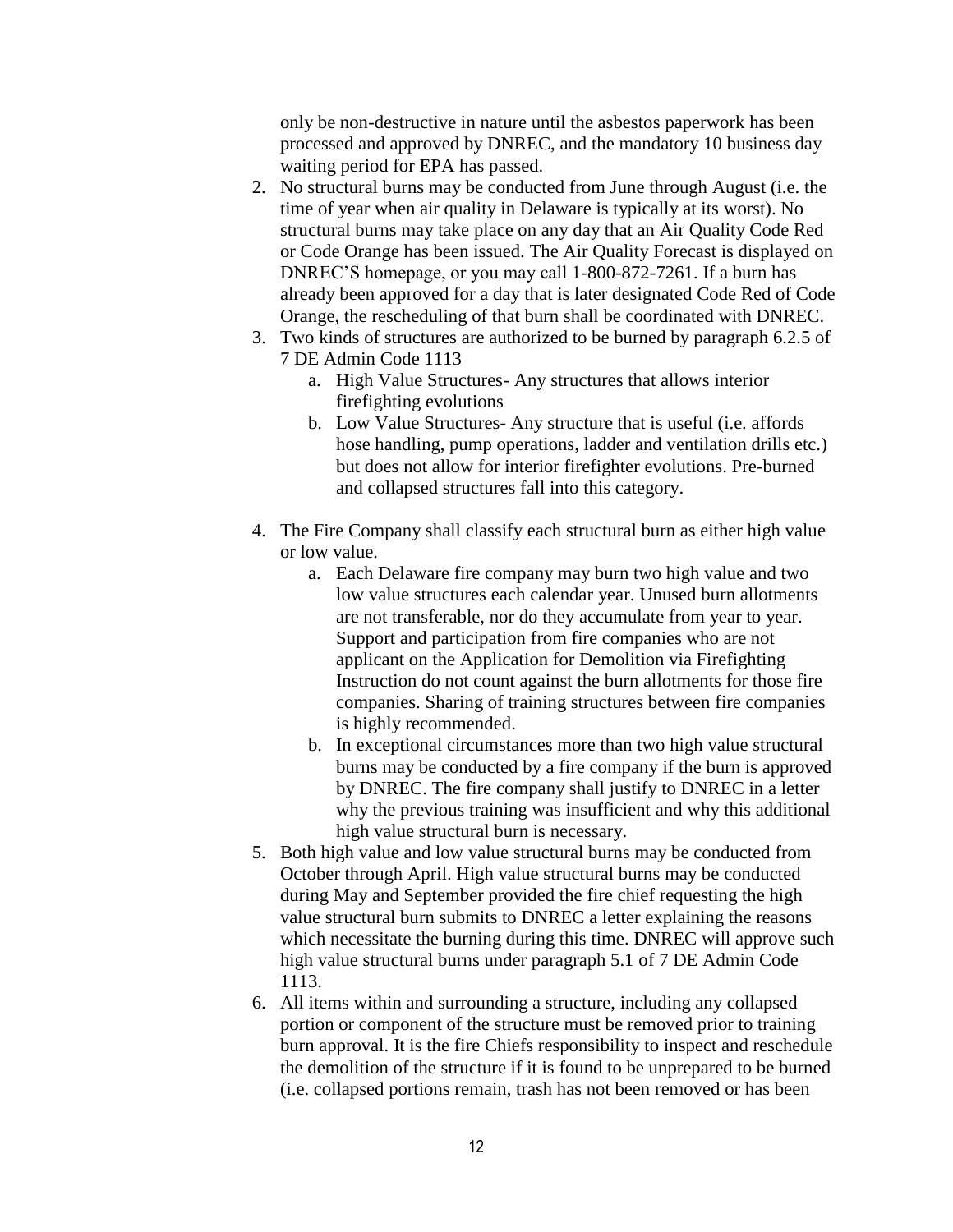piled up around the structure, building fixtures remain, etc. Failure to do so may result in a delay of burn, cancellation of approval, and or the issuance by DNREC of a Notice of Violation to the property owner and the Fire Chief.

- 7. Asbestos requirements apply to all firefighter training that is destructive to a structure.
	- a. It is the responsibility of the property owner, and not the fire company, to have their structure inspected for asbestos, and to have asbestos removed by a certified asbestos abatement contractor (the rules allowing homeowners to remove asbestos themselves do not apply). Once the asbestos has been removed, the structure must be re- inspected to confirm that the structure is asbestos free. If there is any asbestos containing material remaining, the material must be removed by a certified asbestos abatement contractor, and the building re-inspected again. This process must continue until all asbestos containing material has been removed.
	- b. It is the responsibility of the property owner, and not the Fire Company to submit to DNREC the State of Delaware Asbestos Inspection form, along with any additional asbestos inspection removal and verification paperwork. The property owner must also complete and submit to the EPA, with a copy to DNREC, a separate Notification of Demolition or Renovation for each structure. This paperwork must be processed by DNREC prior to any training which may damage the structure regardless of whether the structure will be burned.
	- c. Fire Companies which have the potential to damage any structure via training, regardless of whether the structure will be burned, must first document that the property owner has had the structure inspected for asbestos, had any asbestos containing materials removed, and had the structure re-inspected to verify the absence of asbestos. Documentation of these activities can be acquired from the property owner.
	- d. Fire Companies which have the potential to damage any structure via training, regardless of whether the structure will be burned, must first confirm that the notification of Demolition or Renovation has been submitted by the property owner, as required by EPA and DNREC. Documentation of the notification can be acquired from the property owner. This applies to structures which will not be burned.
	- e. Fire companies must wait a minimum of 10 business days from when the Notification of Demolition or Renovation is received by EPA to begin any training which may damage the structure, regardless of whether the structure will be burned.
- 8. Fire Company presence at agricultural, prescribed, and domestic burning of vegetative material conducted under 6.2.1 through 6.2.4 of 7 DE Code 1113 does not count toward the total number of burns allowed per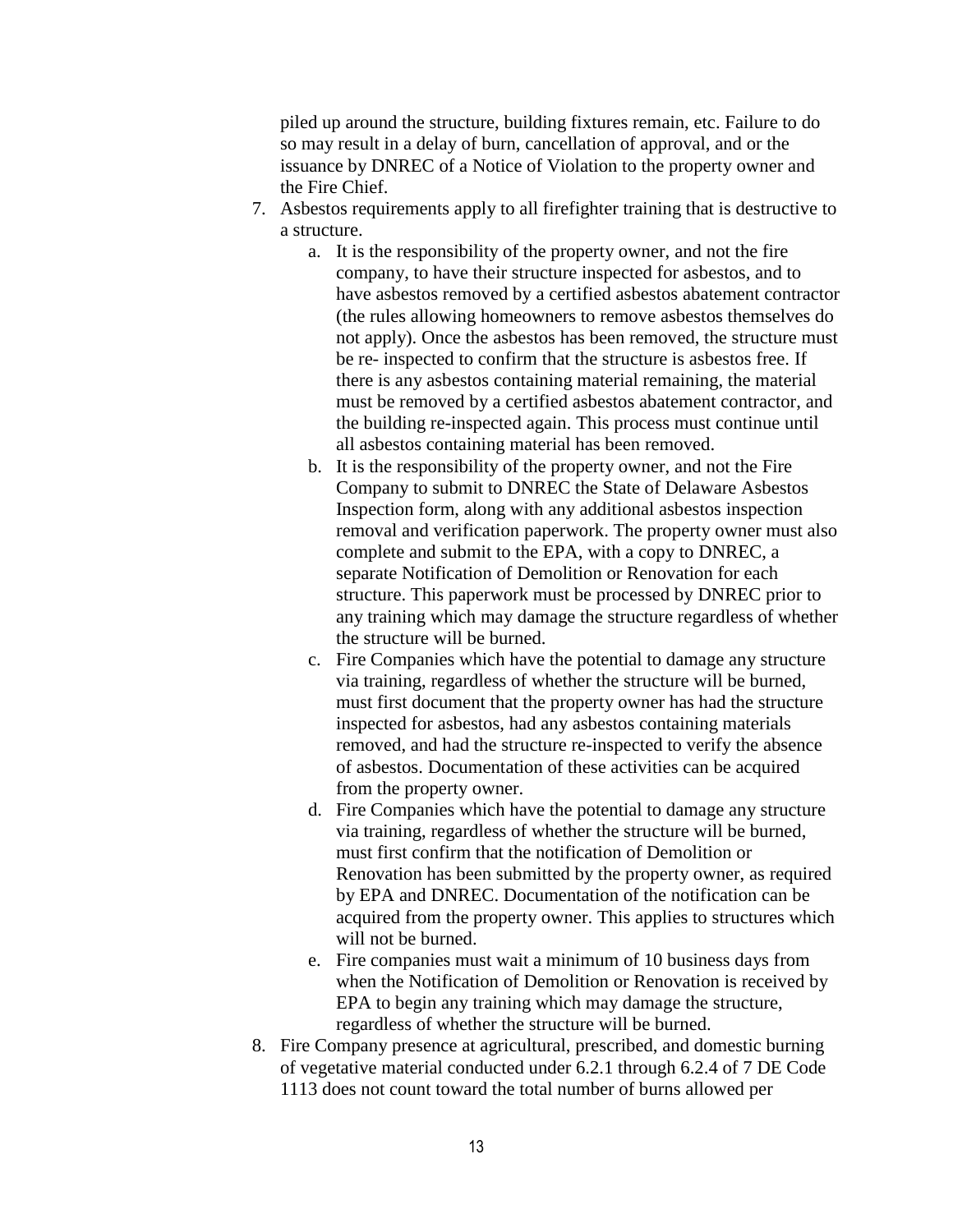calendar year under the MOU, and does not require any paperwork from the fire company. However these burns do require paperwork from the property owner, and approval by DNREC. Note that these agricultural burns do not include structures.

State Fire Police John Hall, President reported there was a fire police officer hit a month ago and he is doing better. Still has 6 weeks before he can return to his duties. Please be careful out there. There will be a roundtable discussion Feb 16, at 9am at Delaware State Fire School. Merry Christmas and Happy New Year to Everyone.

State Ambulance Association  $2<sup>nd</sup>$  VP Jen Knox stated there is currently a BLS grant to furnish CPR assistance devices. NHSTA is pending review for 2014-2015. There needs to be a way to monitor hours. There is a dangerous possibility of making mistakes. Next meeting will be January 30, 2014 with the State Chiefs. Recognized officers and Past Presidents in attendance.

DVFA Mutual Relief Association Kenneth Ryder, Chair stated copies of the new Accidental Death and Dismemberment & benefit forms for policy renewing have been sent out and placed on the DVFA Website. Next meeting is Monday Feb  $24<sup>th</sup>$  at 7pm Station 55 Magnolia.

National Volunteer Fire Council Delegate J. Allen Metheny, Sr. stated their next meeting will be Washington, DC in May.

Del-Mar-Va Firemen's Association  $-1<sup>st</sup>$  Vice President Bob Hudson reported on the passing of Past President Jimmy Rowley from Parksley, VA.

# **Communications**

The following communications were received and are summarized by the Secretary Elmer Steele

Copy of a Letter from KCVFA to Vice President Joe Biden ref. support of NCCVFA Wildland Firefighting Funding Copy of a letter from NCCVFA ref support of Wildland Firefighting Funding Letter from KC Fire Chiefs supporting the changes in conference parade awards Letter from Kent County Levy Court reference Community Services Grant Letter from Russell Keller thanking the DVFA for his scholarship Thank you card from Melissa Kiser for the flowers in the passing of her Grandmother Thank you card from Lorraine Madden for the flowers and support in the passing of her husband Thank you card from Katie Poppe thank the DVFA for here scholarship Thank you card from Jamie and Deb Turner thanking the DVFA for the fruit basket Letter from KC Firefighter's supporting the KC Chief's regarding the conference parade awards

*Motion to accept communications by Jasper Lakey, and seconded by Frank DeFord, Motion Unanimously Carried.*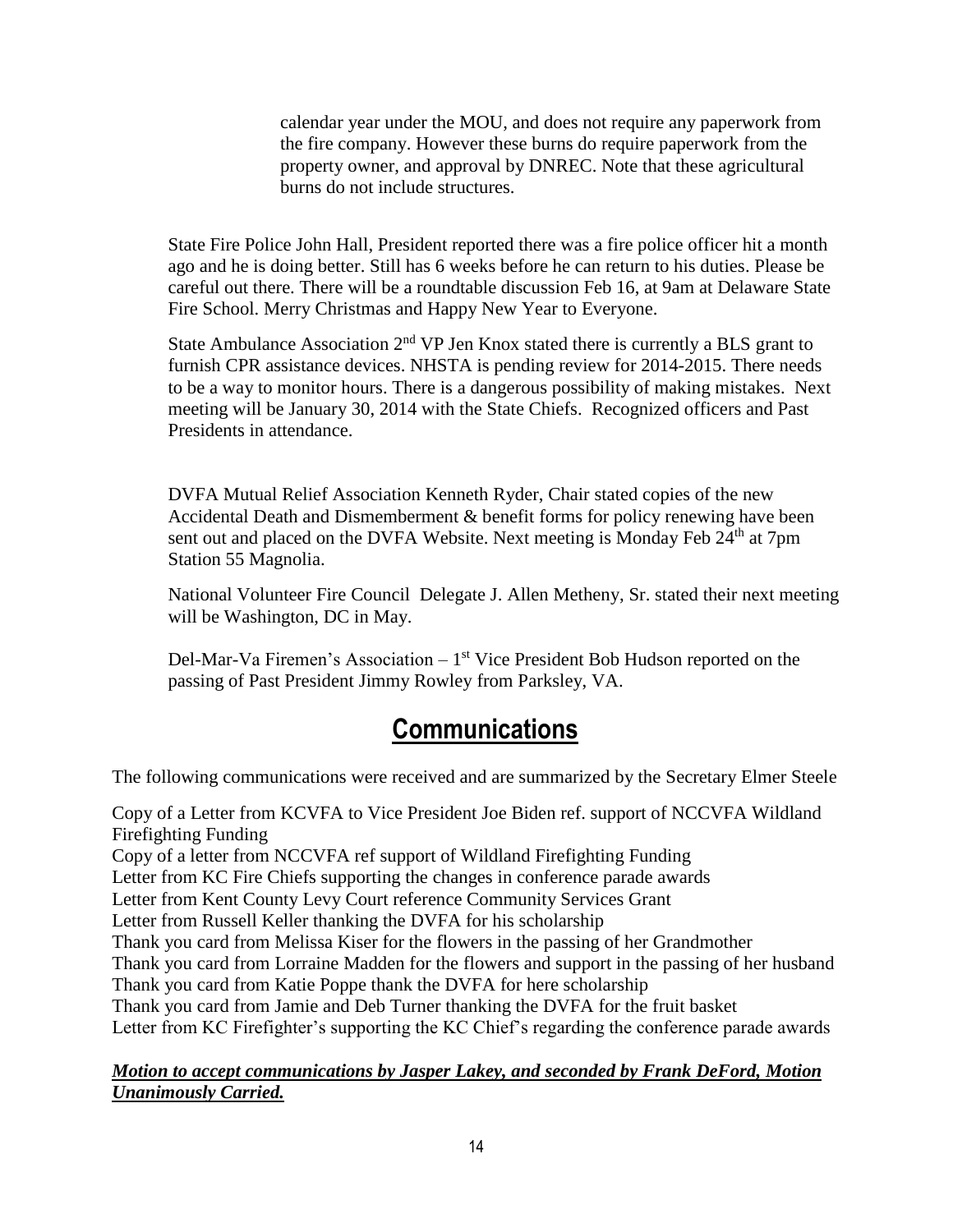# **OLD BUSINESS**

None Reported

# **NEW BUSINESS**

Motion by Harold Brode and seconded by Steve Maichle (Redman) to appoint a committee to look into a points system for parade awards and prizes and report back in March. Motion carried

Motion by Bruce Ennis and seconded by Steve White to send a letter to our legislative body supporting the following legislation;

- HB158 w/HA1 & HA2- Mitchell/ Pettyjohn Health insurance for children of line of duty death victims.
- SB 31 W/ SA1 Ennis/ Carson Surf Fishing permits for Ladies Aux Members
- SB 53 WSA1, SA1 TO SA1, SA2 & SA3 Ennis/ Carson/ Miro presumption regarding line of duty disability.

#### Motion carried

Motion by Steve Maichle (Redman) and seconded by Harold Brode to accept the recommendation of the site selection committee regarding holding our annual conference at Dover Downs for the next three (3) years with the option to extend for an additional two (2) years. Motion carried

# **PAYMENT OF BILLS**

Treasurer Metheny read bills.

### **Operating**

**DVFA CHECKING** U.S. TREASURY TAX PERIOD- 1ST QTR 2013 -1,987.58 GOLDFEIN & JOSEPH, P.C. SHERATON ISSUE -735.00 VERIZON WARREN/MELISSA PHONES -130.50 MELISSA KISER 8-26-13 - 09-08-13 -1,238.29 AT & T AUGUST 13 BILL -24.95 COMCAST CABLEVISION AUGUST INTERNET SERVICE -100.11 CANNON FINANCIAL SERVICES COPIER SERVICES -228.83 M.R. KISER CLEANING -100.00 MELISSA KISER 09-09-13 - 09-20-13 -1,492.38 M & M TROPHIES PLATES/BADGES -272.56 DUCK CREEK PRINTING 4 SETS-BUSINESS CARDS -300.00 BOBOLA FARMS FLORIST FLOWERS -57.95 VERIZON OFFICE PHONES -247.96 STEVE AUSTIN POSTAGE -70.08 M&T BANK VISA ACCOUNT -1,484.47 WARREN F. JONES P/R SEPTEMBER, 2013 -2,718.45 VERIZON WARREN/MELISSA PHONES -130.50 SUSSEX PRINTING CORP. PACKETS -2,700.15 ROGERS GRAPHICS, INC. INV. 30140/33141 -355.00 WARREN JONES AUTO SERVICING -51.97 GOLDFEIN & JOSEPH, P.C. DOVER DOWNS AGREEMENT -175.00 BOBOLA FARMS FLORIST /FLOWER/MONUMENT WREATH -249.00 MELISSA KISER 09-23-13 - 10-04-13 -1,193.93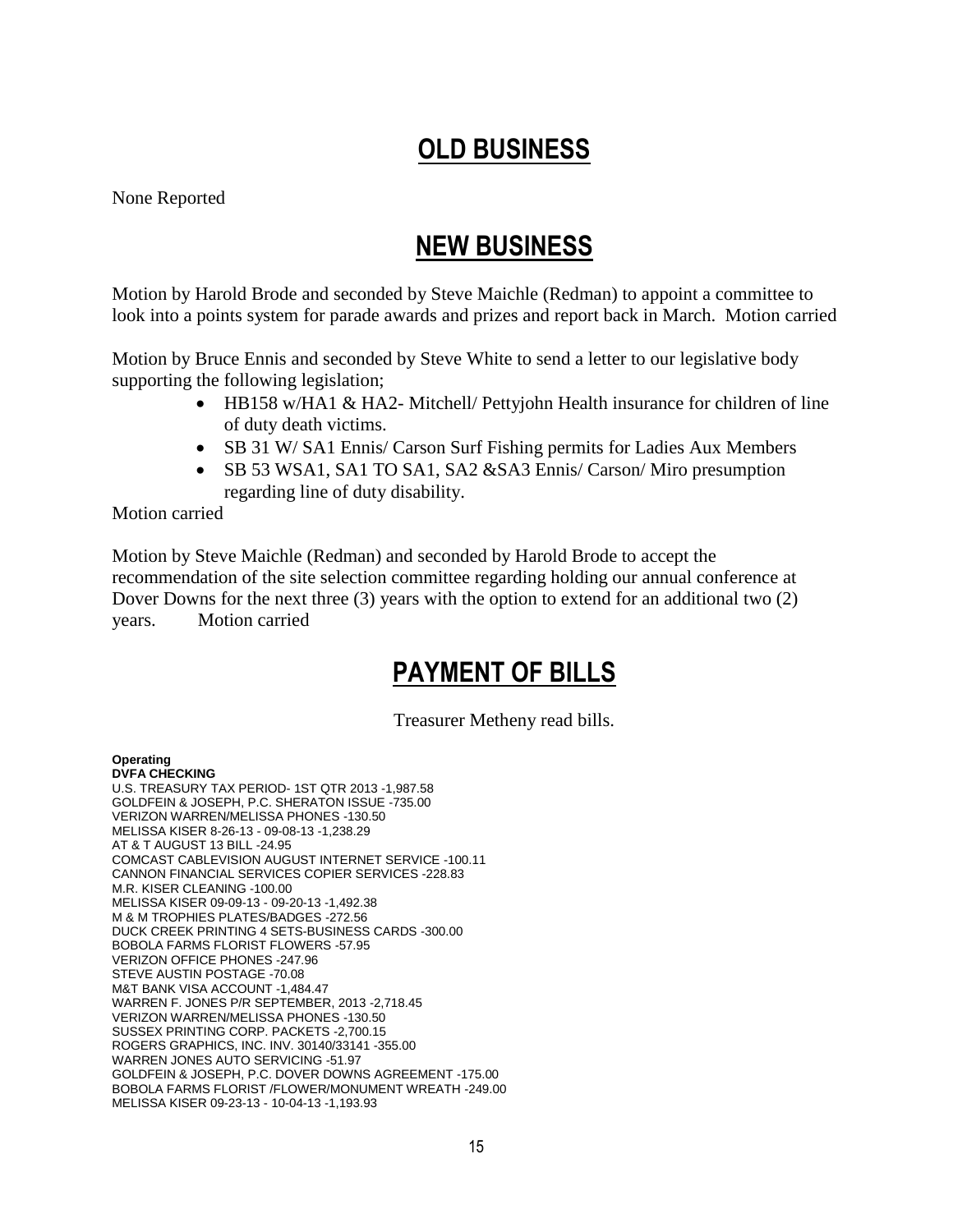U.S.TREASURY JUL 11 PR TAXES -1,752.26 DIVISION OF REVENUE P/R TAXES JUL '12 -776.60 COMCAST CABLEVISION SEPTEMBER INTERNET SERVICE -100.11 AT & T SEPTEMBER 13 BILL -25.06 RAYM OND F. BOOK & ASSOCIATES ANNUAL AUDIT -4,361.00 VERIZON OFFICE PHONES -239.83 CANNON FINANCIAL SERVICES COPIER SERVICES -228.83 M & M TROPHIES BADGE -69.50 M&T BANK VISA ACCOUNT -3,112.92 MELISSA KISER 10-07-13 - 10-19-13 -1,187.16 WARREN F. JONES P/R OCTOBER, 2013 -2,718.45 VERIZON WARREN/MELISSA'S PHONE -131.07 VERNON INGRAM OCT - DEC 2013 RENT -1,755.00 GOLDFEIN & JOSEPH, P.C. EMPLOYMENT ISSUE-KISER -493.00 STATE OF DELAWARE SUBSCRIPTION SERVICE-LEG. COUNCIL -110.00 MELISSA KISER 10-21-13 - 10-31-13 -846.41 U.S.TREASURY JUL 11 PR TAXES -1,578.02 WILLIAM WALTON EXPENSES NFPA MTG. -1,230.89 AT & T OCTOBER 13 BILL -25.06 BOBOLA FARMS FLORIST DEB ZEROLES -62.95 COMCAST CABLEVISION OCTOBER INTERNET SERVICE -100.11 MELISSA KISER P/R 11-4-13 - 11-15-13 + 4 DAYS BACKPAY -1,507.68 CANNON FINANCIAL SERVICES COPIER SERVICES -228.83 VERIZON OFFICE PHONES -241.94 PERSHING TO OPEN OPERATIONS INVESTMENT ACCT -200,000.00 WARREN F. JONES P/R NOVEMBER, 2013 -2,718.45 HERTRICH FLEET SERVICES 2014 FORD FOCUS -16,152.00 GOLDFEIN & JOSEPH, P.C. EMPLOYMENT ISSUE/CONFERENCE -717.50 M&T BANK VISA ACCOUNT -5,118.85 Total DVFA CHECKING -263,634.14 Total Operating -263,634.14 **TOTAL -263,634.14**

Motion to pay the bills by Ted Doyle and seconded by Jasper Lakey Motion Carried.

# **GOOD OF THE ASSOCIATION**

President Toulson stated that he is now signing surf fishing permits.

Guy Hudson reported that the life safety committee would not be reimbursing any fire prevention money for smoke detectors or batteries.

President Toulson thanked the site selection committee for their hard work and disbanded them, since their work has been completed.

# **ADJOURNMENT**

It was regularly moved by Steve White and seconded by Guy Hudson that the December Executive Committee Meeting be adjourned. Motion Carried. Pastor Bob Hudson was asked to give the Benediction, but he asked that Assistant Chaplain Blake Bowers give the Benediction. The meeting was adjourned at 11:56 am